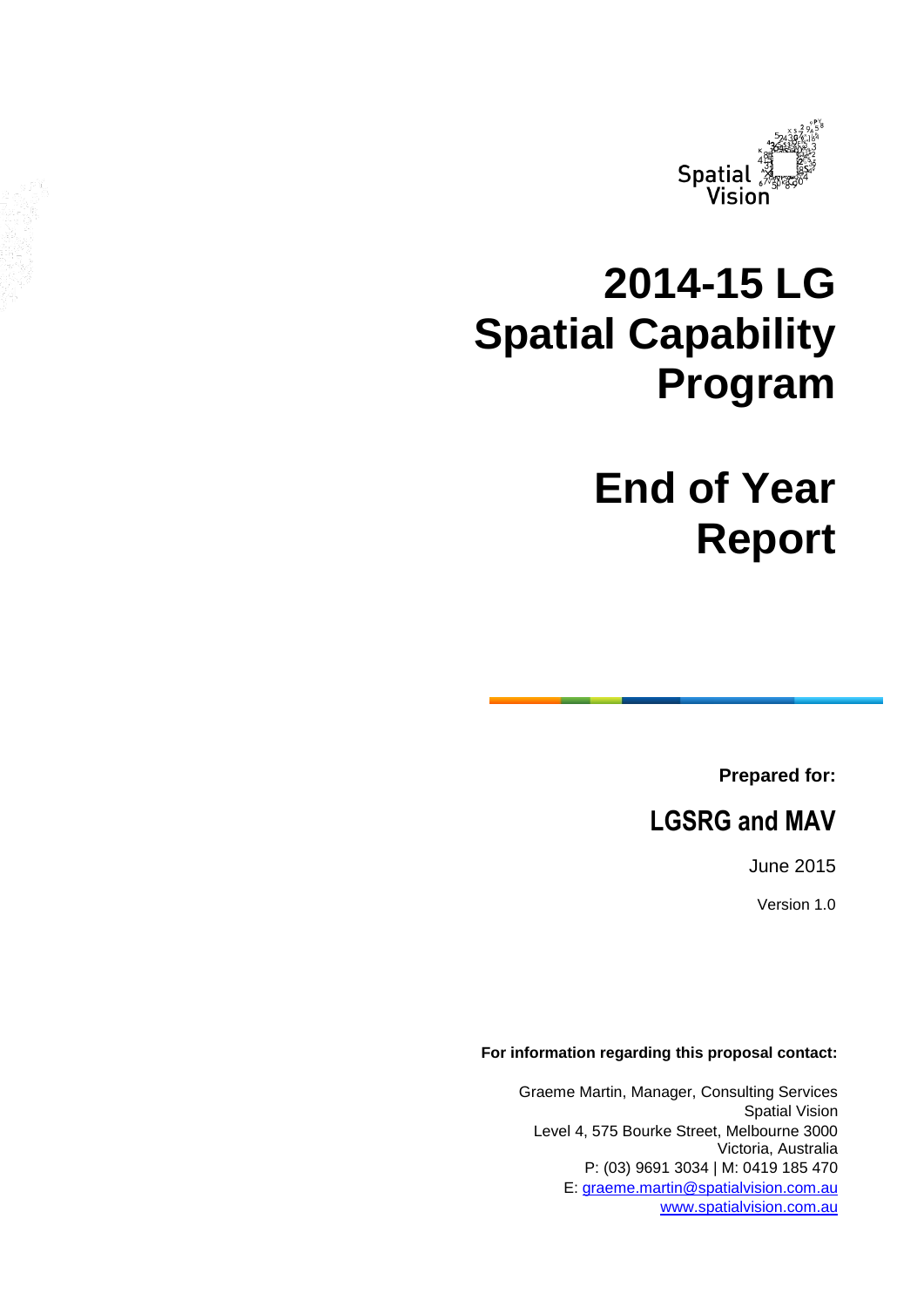

## **Contents**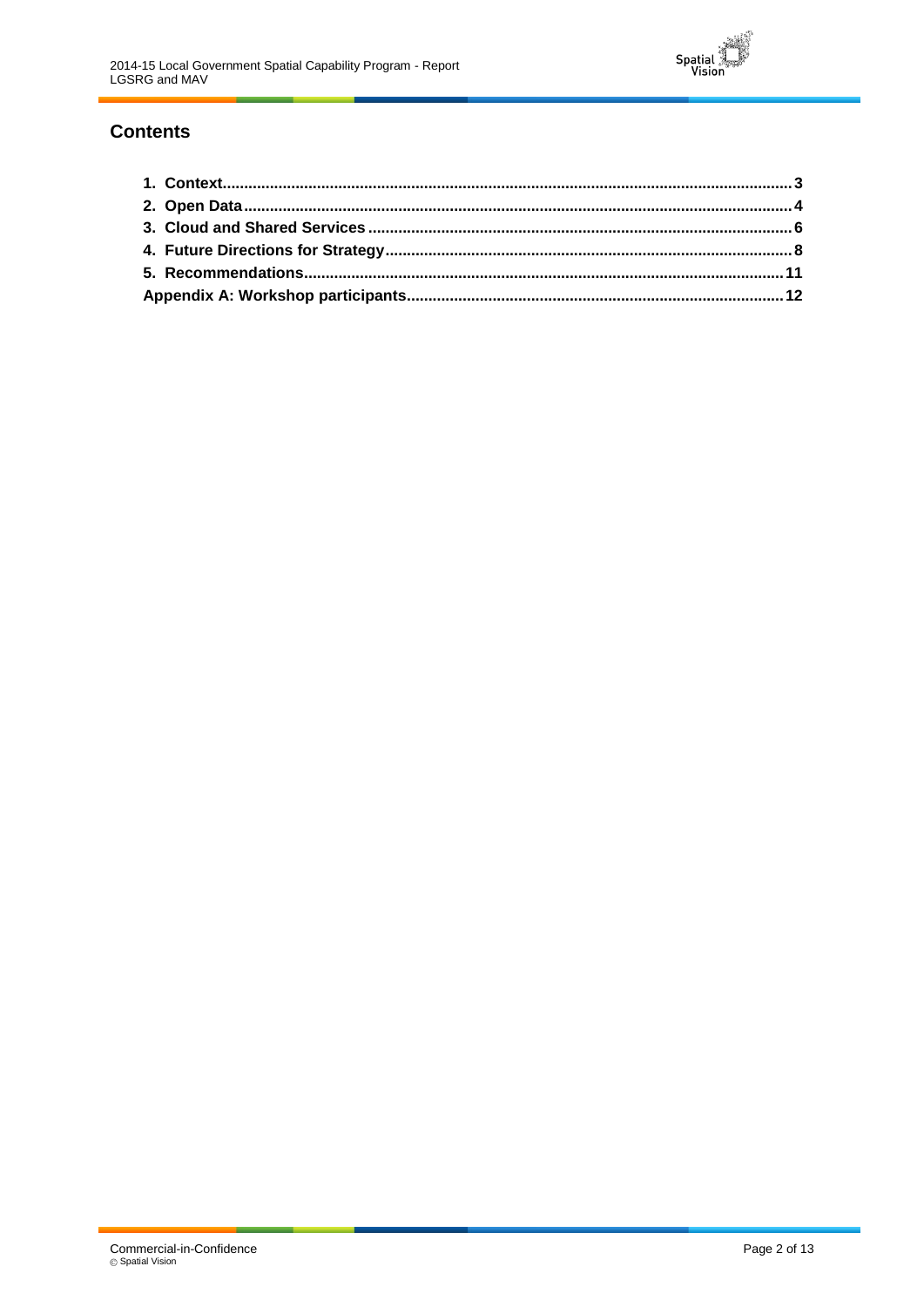

## <span id="page-2-0"></span>**1. Context**

The council wide vision for spatial capabilities set out in the 2013 Local Government Spatial Strategy is that:

*Appropriate and effective spatial capability is established across all Local Councils and is recognised as fundamental to council efficiency and service delivery.*

The strategy was an initiative of the Local Government Spatial Reference Group (LGSRG) supported by the MAV. The council-wide strategy, a first for Australia, identifies a number of objectives to promote broad adoption and utilisation of GIS and spatial capabilities to support Council activities and services to the community.

| The internally-oriented<br>business activities<br>undertaken by councils<br>to create value and<br>fulfill their legislative<br>mandates.            | 1. Planning &<br><b>Operations</b>                            | 2. Service<br>Delivery &<br><b>Community</b><br><b>Engagement</b> | The externally-<br>oriented services and<br>community<br>interactions through<br>which councils deliver<br>value to rate payers.               |
|------------------------------------------------------------------------------------------------------------------------------------------------------|---------------------------------------------------------------|-------------------------------------------------------------------|------------------------------------------------------------------------------------------------------------------------------------------------|
| The technology<br>infrastructure, data<br>assets and information<br>processes fundamental<br>to the spectrum of<br>councils' business<br>activities. | 3. Technology<br>8<br><b>Information</b><br><b>Management</b> | 4. People,<br>Capability &<br><b>Governance</b>                   | The human resources,<br>skills and<br>organisational<br><b>structures</b><br>underpinning the<br>entirety of councils'<br>business activities. |

The GIS Good Practice Framework provides a mechanism to highlight the relative ability of Council to meet core objectives and to improve capabilities and awareness. The Good Practice Framework was first implemented in 2013 – 2014 and was by 50 Councils. 59 Councils took part in the 2014 – 2015 framework survey.

One of the aims of the strategy is to engage with GIS Managers and Coordinators to encourage further capacity development, innovation and cooperation between Councils. To that end, over the past three years a series of workshops have been held around the state for GIS Managers. In 2015 the four Spatial Capability workshops were undertaken at Melbourne, Nunawading, Benalla and Ararat.

The 2015 workshops focussed on:

- Open data
- Cloud and shared services  $\bullet$
- Future priorities for the LGSRG

This report summarises the outcomes from the workshops and makes recommendations to the LGSRG for actions to be undertaken in the 2015-16 financial year.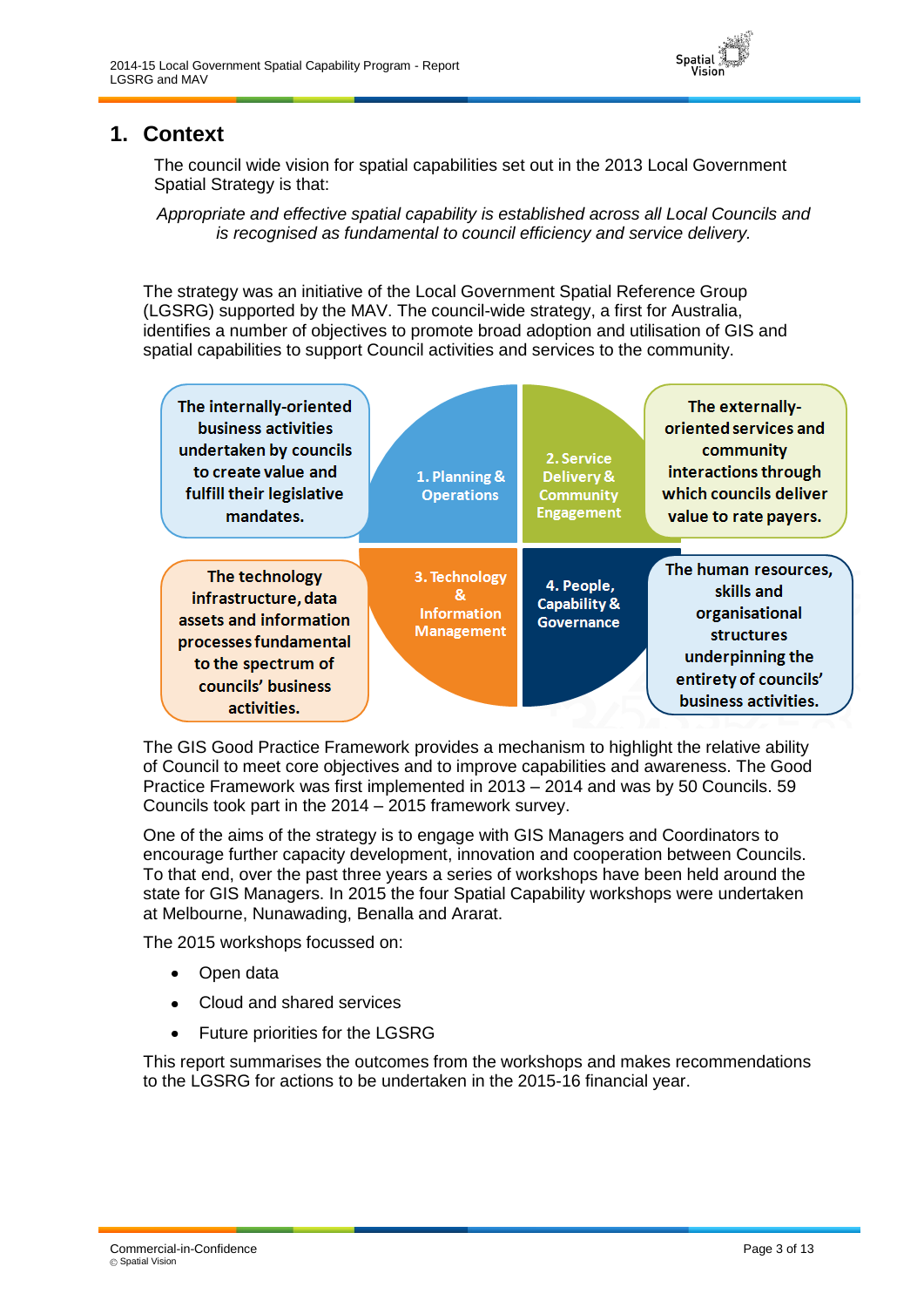

## <span id="page-3-0"></span>**2. Open Data**

Open Data is the idea that certain data should be freely available to everyone to use and republish as they wish without restrictions from copyright patents or other mechanisms of Control.<sup>1</sup>

The 2015 workshops introduced the principles of 'open data' and encouraged discussion around why councils might get involved.

Steve Bennett, an advocate for open data and a representative of NICTA (National ICT Australia) was involved with the development of the National Map [\(http://www.nicta.com.au/project/national-map/\)](http://www.nicta.com.au/project/national-map/) which makes use of open data sourced from various levels of Australian government. At the LGSRG workshops Steve presented on the current state of open data use within Local government.

The Open Council Data organisation has developed standards for LGA's wishing to make their data publicly available for the following datasets.

- Trees
- **Bins**
- Building accessibility ratings  $\bullet$
- **Toilets**  $\bullet$
- Customer Service Centres
- Childcare Centres
- Dog walking zones
- Footpaths  $\bullet$
- **Drainpipes**  $\bullet$
- Road closures
- 3D buildings

Workshops participants were asked to review the advantages and disadvantages of making data available through Open Data Channels;

| <b>Advantages</b>                                                                                                                        | <b>Disadvantages</b>                                                                                  |
|------------------------------------------------------------------------------------------------------------------------------------------|-------------------------------------------------------------------------------------------------------|
| Council is perceived an forward thinking and<br>open                                                                                     | Inaccurate and/or out-of-date data may<br>be published                                                |
| Community engagement and participation<br>takes place in an open environment                                                             | Risk of litigation would require staff to<br>perform due diligence in order to release<br>data.       |
| Council would have to create metadata for<br>users – this would benefit internal users of<br>data if metadata is not currently available | Council would have to create metadata<br>for users (resourcing issue)                                 |
| More eyes on the data to identify errors<br>thereby improving Council data                                                               | More use of the data will identify errors<br>which councils may not have the<br>resources to rectify. |
| Adding value by getting more use out of<br>investment in data                                                                            | More time and effort required to publish<br>the data in formats suitable for open data                |
| Fewer customer calls to deal with                                                                                                        | Open data may generate a new set of<br>consumer issues.                                               |
| Ready-made standards around sharing and<br>data content                                                                                  | Another dataset to maintain                                                                           |

<sup>1</sup> Wikipedia entry 'Open data'

l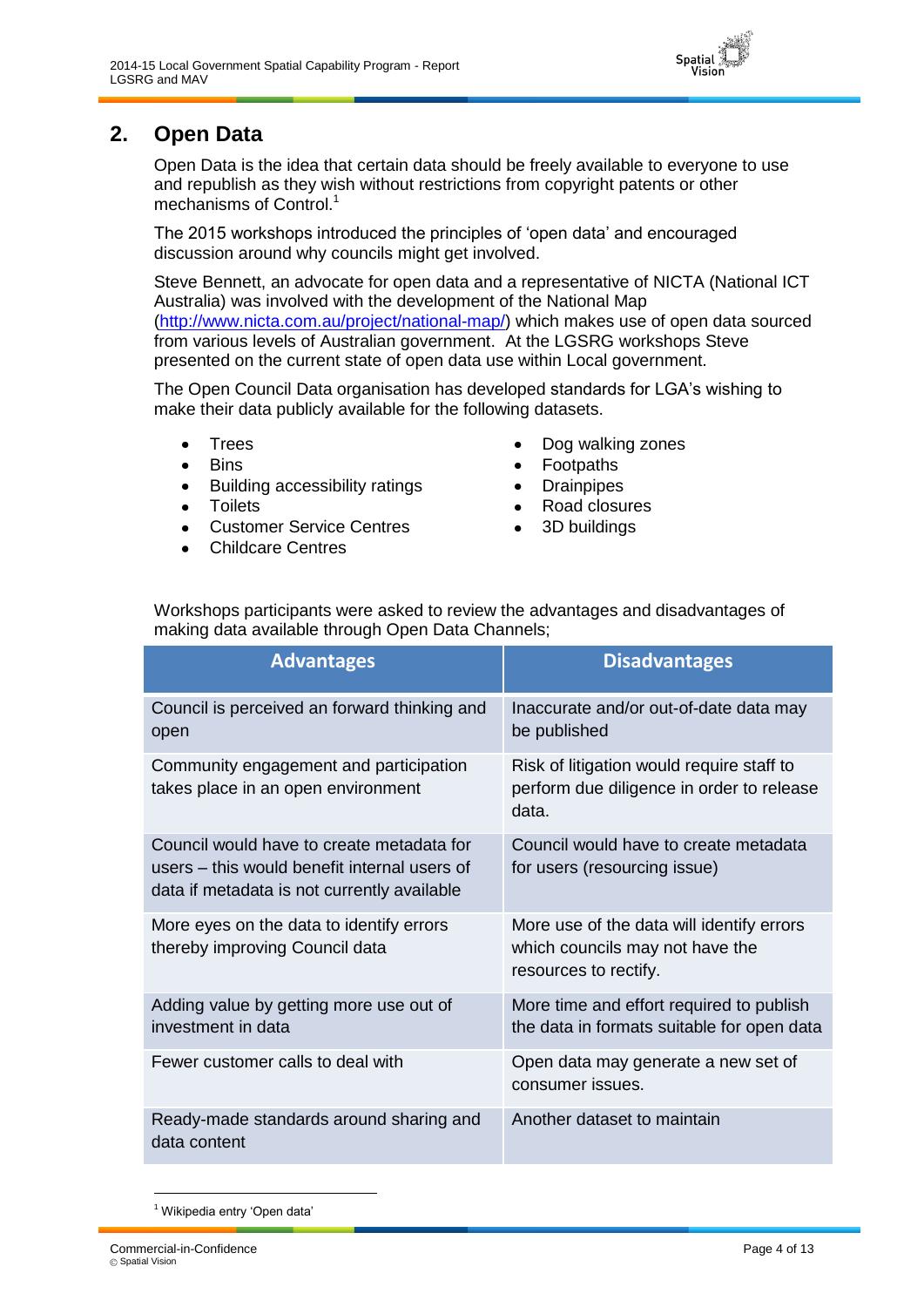

| <b>Advantages</b>                                                                                                                                                             | <b>Disadvantages</b> |
|-------------------------------------------------------------------------------------------------------------------------------------------------------------------------------|----------------------|
| Potential to direct consultants (and other data<br>requestors such as students) to a single<br>location for data rather than having to provide<br>it using Council resources. |                      |
| Data licensing is simplified through a<br>Creative Commons license.                                                                                                           |                      |
| Potential for developers to create new and<br>innovative uses of the data.                                                                                                    |                      |

The key constraints to the implementation of open data policies within those councils that were not already participating in open data delivery were seen to be;

- 1. There is no interest in an executive level in making the data available so within my council who will lead the push for open data.
- 2. In an environment where there are constraints on resources, can a Council GIS officer find additional resources to publish data to open data.

The solutions to these may be found in a collaborative approach facilitated by the LGSRG. In the spirit of open data, the City of Port Phillip made available a report prepared for its executive leadership team on the Adoption of Open Data Principles and Creative Commons licensing. The report was used to seek endorsement of the Council executive to pursue an open data policy. This report could serve as a template for other Councils wishing to gain the support of their executive for an open data policy.

Councils that were already active in open data recognise that in order effectively implement open data, the overheads of making data available need to be minimised. These Councils have developed tools to automate the export of their data into the open data standard formats and automate the uploading of the data to open data distribution sites. These councils expressed a willingness to share these tools with other councils.



Identifying common data that could be made open at the Benalla workshop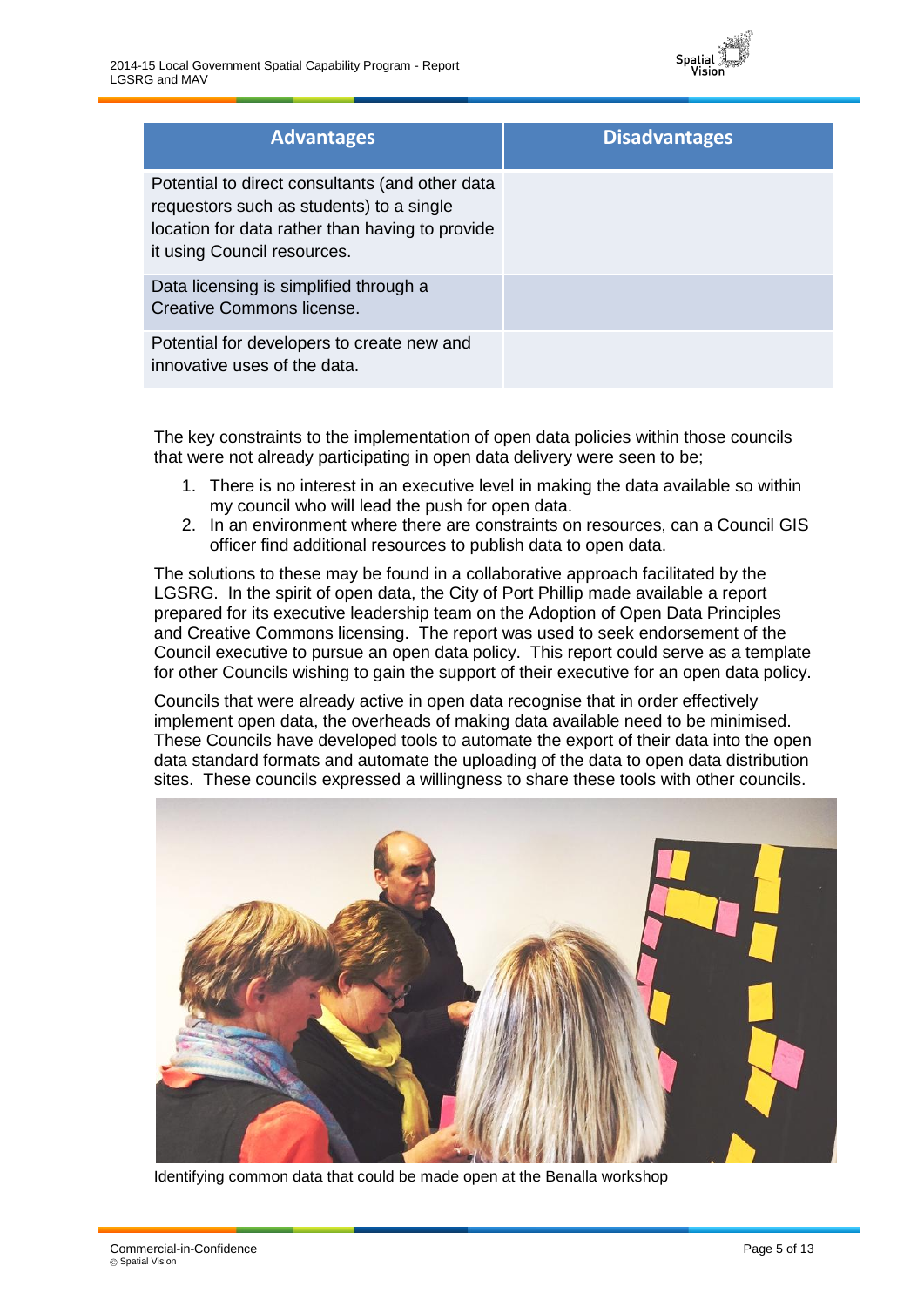

## <span id="page-5-0"></span>**3. Cloud and Shared Services**

Cloud computing is a significant technology development that is already impacting Local Government. This impact will continue to accelerate over the coming years. In the context of spatial data and systems, the cloud presents a number of specific opportunities including simplifying the provision of external services, providing scalable infrastructure and services and facilitating the storage of very large data sets.

One of the potential benefits of using Cloud is the potential for increased collaboration between LGAs. To this end, MAV Technology is encouraging the adoption of a sectorwide "Local Government Cloud" as a platform facilitating collaboration and enabling flexibility within the LG Sector.

Lisa Bennetto, Executive Officer of MAV Technology, gave a presentation on the use of shared services and explained that a number of Councils were participating in a pilot program to explore the extent to which cloud-based shared services could be implemented on a state-wide level. MAV has appointed Telstra as its provider of a platform for shared services across Victorian local government.

The workshops reviewed the benefits (advantages) and potential hazards (disadvantages) associated with the use of cloud and shared services.

| <b>Advantages</b>                                                                                                                                                                                  | <b>Disadvantages</b>                                                                                                                                                                                                                                                                                                                                                                            |
|----------------------------------------------------------------------------------------------------------------------------------------------------------------------------------------------------|-------------------------------------------------------------------------------------------------------------------------------------------------------------------------------------------------------------------------------------------------------------------------------------------------------------------------------------------------------------------------------------------------|
| Reduced costs to LG by sharing services.                                                                                                                                                           | Although there may be long-term<br>reduced costs associated with shared<br>solutions, the initial cost of implementing<br>a shared services solution including<br>adapting internal work practices will be<br>expensive.                                                                                                                                                                        |
| Potential for establishing a single site for<br>accessing local government data. This<br>would be valuable when dealing with council<br>border issues and when working across<br>several councils. | One size does not fit all for Councils.<br>While shared services may be<br>appropriate for the provision of some<br>software, Councils have invested a great<br>deal of time into tailoring data to meet<br>their requirements and should not be<br>forced into adopting standard data<br>models.                                                                                               |
| More secure and consistent standards for<br>managing data                                                                                                                                          | Some people felt that a cloud-based<br>platform would be less secure than their<br>current systems. Security of data is<br>taken out of the hands of individual<br>Councils. Hacking a database with<br>contributions from many councils would<br>have more dire consequences than<br>hacking a single council database. There<br>is also concern about off-shore storage<br>of sensitive data. |
| Easily generate standard reports for<br>valuations and other reports required by state<br>and federal government.                                                                                  | Internet reliability is seen as an issue for<br>some LGAs particularly rural LGAs. This<br>will be less of an issue when the NBN roll                                                                                                                                                                                                                                                           |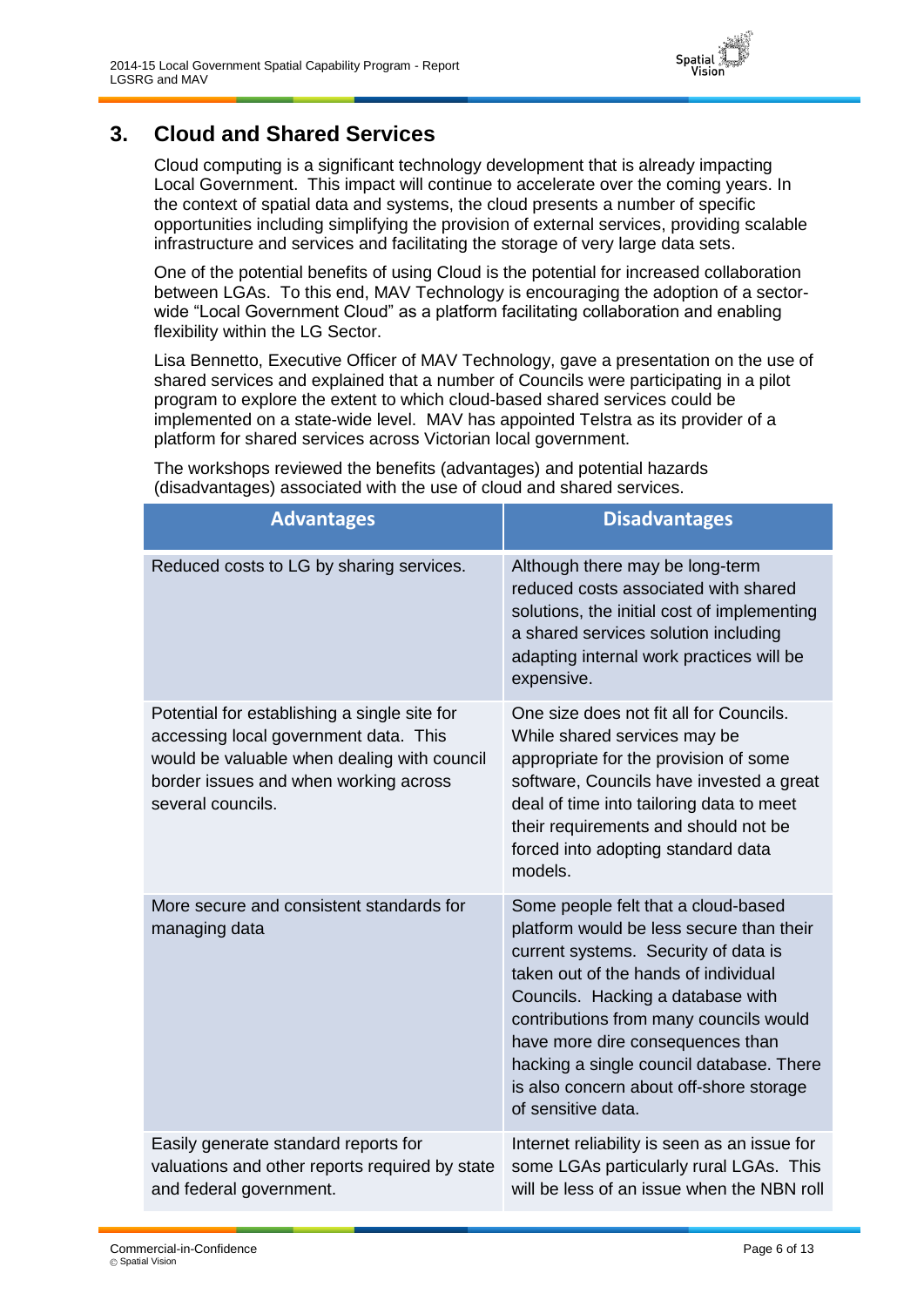

| <b>Advantages</b>                                                                                            | <b>Disadvantages</b>                                                                                                               |
|--------------------------------------------------------------------------------------------------------------|------------------------------------------------------------------------------------------------------------------------------------|
|                                                                                                              | out is more advanced.                                                                                                              |
| Redundancy and backup of data and<br>software no longer needs to be undertaken<br>by Council IT departments. | Software as a Service (SaaS) depends<br>on convincing vendors to adopt a<br>common approach to delivering on a<br>common platform. |
| Services are easily scalable to accommodate<br>Council requirements at a point in time.                      |                                                                                                                                    |

#### *Analysis*

Currently there is limited understanding among many people about what Cloud and shared-services are and how their implementation will impact on current work practices and the delivery of Council serves. Understandably, councils are concerned about being forced into a 'one size fits all' approach to managing their data holdings given the effort that has gone into tailoring data to suit a Council's specific needs.

The benefits of SaaS are more readily apparent with the potential of cost savings associated with being able to negotiate shared licenses on a state-wide basis and the opportunities for scalability that SaaS provides. However software vendors will also need to be willing and able to deliver their products as SaaS. Councils would not be prepared to incur the additional costs associated with changing internal systems if their current vendors were not prepared to offer a SaaS solution.

The benefits and impact of implementing shared services across Councils will need to be better communicated to LG. This should be an outcome of the MAV Technology collaborative initiative into shared services.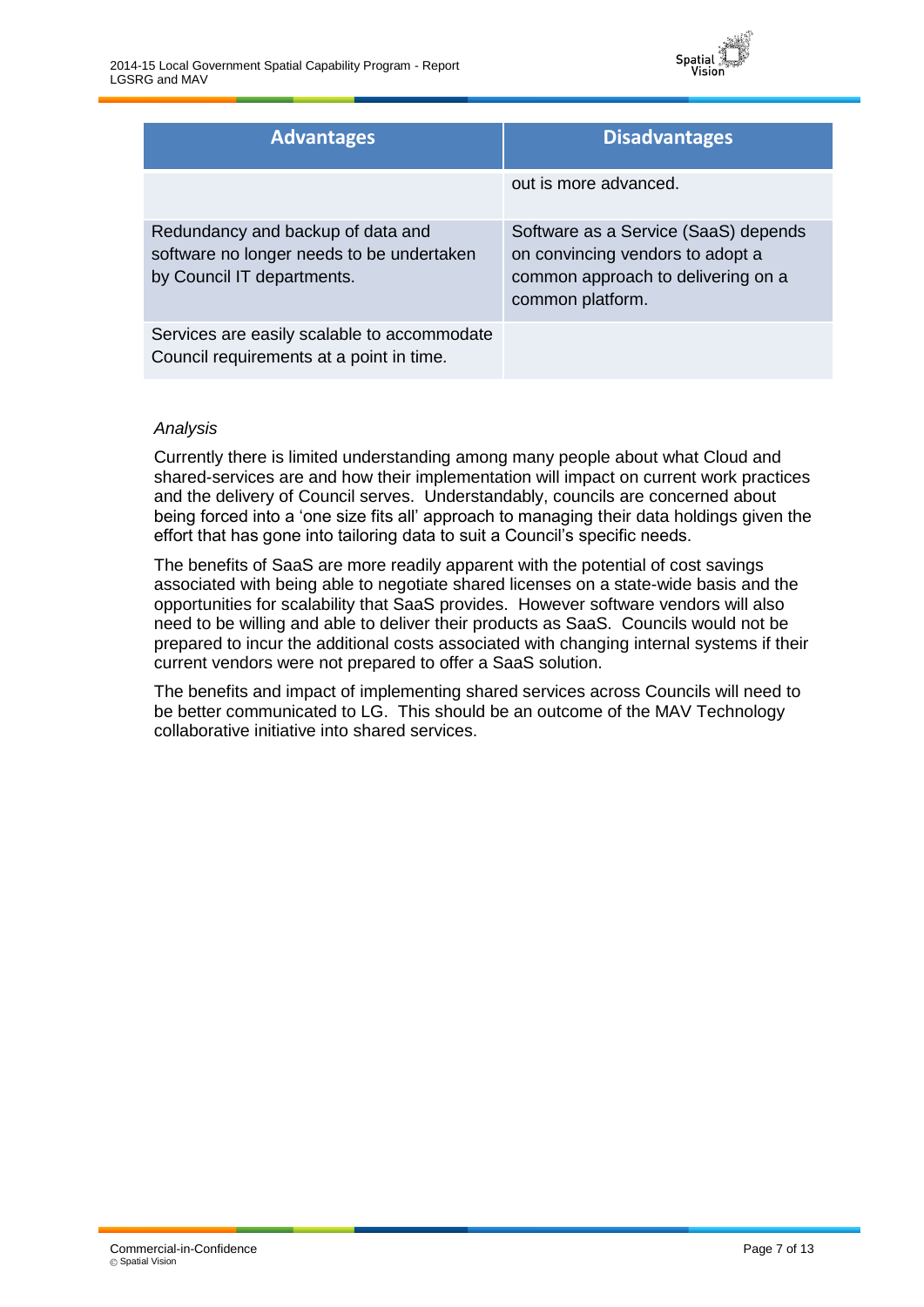## <span id="page-7-0"></span>**4. Future Directions for Strategy**

The diagram represents the range of initiatives identified in the 2013 Spatial Capability Strategy.

Spatial



The LGSRG have addressed a number of these initiatives are described in the following table. The Good Practice Framework (GPF) addresses a few of these.

| <b>Ref</b> | <b>Initiative</b>                                | <b>Status</b>                |
|------------|--------------------------------------------------|------------------------------|
| 1.1        | Best Practice: GIS & Property System integration | -GPF                         |
| 1.2        | Best Practice: GIS & AMS integration             | -GPF                         |
| 3.1        | <b>Best Practice: Core Data Maintenance</b>      | -GPF                         |
| 4.1        | Promotion & Advocacy - CEO and CIO               | - Strategy<br>- 2013 IT Conf |
| 4.3        | <b>Annual Spatial Capability Forums</b>          | -Workshops                   |
| 4.5        | Align LGSRG with other MAV Streams               | - Wiki<br>- Technology       |
| 4.7        | Promotion & Advocacy - GIS Managers              | -Workshops                   |

At each 2015 workshop, participants were users were asked to identify initiatives from the strategy or new ideas that they would like to be considered by the LGSRG for going forward.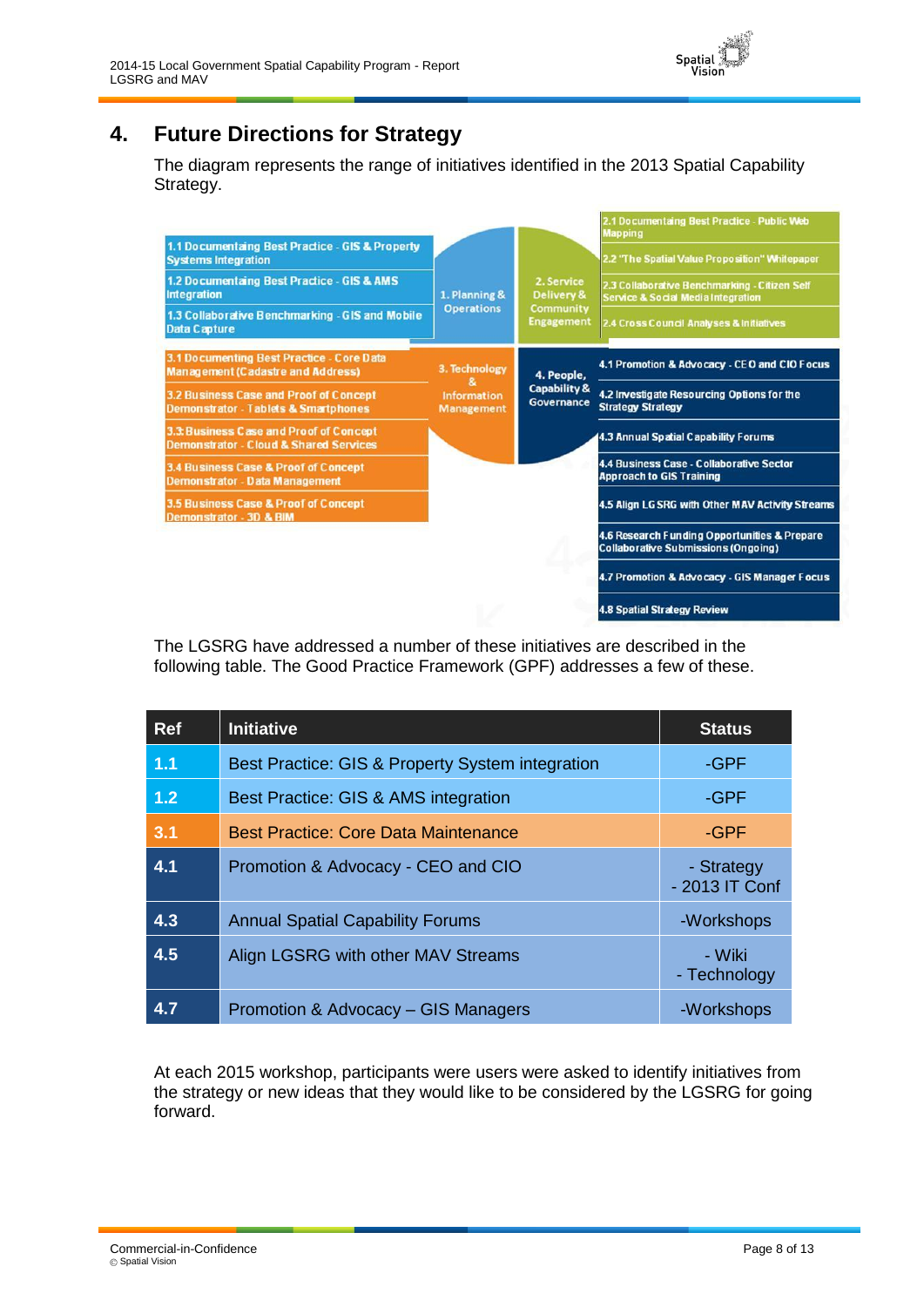The next table shows the initiatives which the workshops identified as priorities for the LGSRG in the next 12 months. The Workshops column indicates workshops that were supportive of each initiative;

1. Metro – Box Hill 2. Metro – Melbourne 3. Regional Ararat 4. Regional - Benalla

| <b>Ref</b> | <b>Initiative</b>                                                                                                                                                                                                                                                        | <b>Workshops</b> |
|------------|--------------------------------------------------------------------------------------------------------------------------------------------------------------------------------------------------------------------------------------------------------------------------|------------------|
| 1.3        | Best Practice: Mobile data capture                                                                                                                                                                                                                                       | $\overline{2}$   |
| <b>New</b> | Best Practice: Linking GIS with CRM for tracking<br>customer requests/record management                                                                                                                                                                                  | $\overline{1}$   |
| 2.3        | Collaborative benchmarking - Citizen Self service                                                                                                                                                                                                                        | 2, 3, 4          |
| 2.4        | Cross Council Analysis - what are other councils doing                                                                                                                                                                                                                   | 2, 3             |
| 3.2        | Business case and PoC: Smart phones and tablets                                                                                                                                                                                                                          | $\overline{2}$   |
| 3.3        | <b>Cloud and shared Services</b>                                                                                                                                                                                                                                         | 2, 3             |
| 3.4        | 3D cadastre                                                                                                                                                                                                                                                              | $\overline{2}$   |
| <b>New</b> | Council access to state government registers for<br>inclusion in mapping and analysis. For example aged<br>care facilities and pre-schools need to be registered by<br>the state government. It would be useful to councils to<br>know where non-council facilities are. | $\overline{1}$   |
| <b>New</b> | Open data promote adoption by Councils                                                                                                                                                                                                                                   | 1, 3             |
| <b>New</b> | Open data: encourage other authorities, particularly<br>utilities to make their data available in data.gov                                                                                                                                                               | 1                |
| 4.1        | Promotion & Advocacy - CEO and CIO                                                                                                                                                                                                                                       | 1, 3, 4          |
| 4.4        | Collaborative training - leverage LGA sector-wide<br>training                                                                                                                                                                                                            | 3                |
| 4.6        | Research funding to support Cloud services                                                                                                                                                                                                                               | 3                |
| 4.8        | Spatial Strategy Review - development of GIS Strategy<br>templates and supporting documents.                                                                                                                                                                             | $\overline{4}$   |

#### *Analysis*

The areas of strongest common interest for participants in the workshops were:

| 2.3 | Collaborative benchmarking - Citizen Self service | 2, 3, 4             |
|-----|---------------------------------------------------|---------------------|
| 4.1 | Promotion & Advocacy - CEO and CIO                | $\setminus$ 1, 3, 4 |

Citizen self service reflects an interest by councils in leveraging their GIS information so that it not only provides benefits for internal Council business but also supports customer-facing services to better inform citizens about council activities and provide information to reduce the time spent by Council staff in addressing phone or face-toface customer queries.

The other area of great interest to Council GIS staff is ensuring that their work and the advantages of GIS are better understood at an executive level in Council. Executive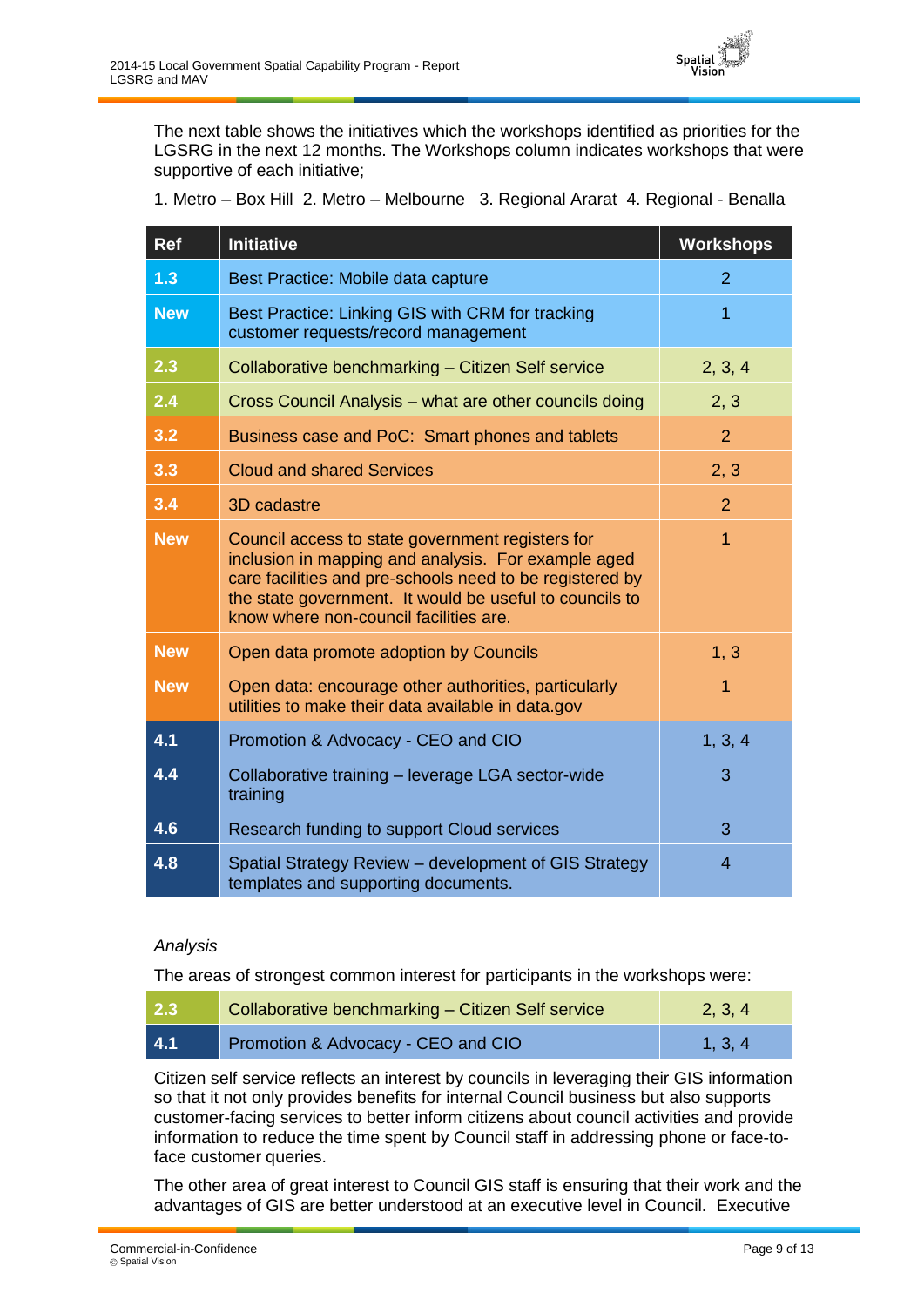

interest in GIS differs from Council to Council with some CEO's and CIO's strong advocates of GIS while others unaware of its capabilities beyond 'making maps'. It would be useful for the LGSRG to approaches that could be applied to increase the profile and demonstrate the benefits to council that GIS offers.

Other areas of interest arising out of the workshops include;

#### Cross Council Analysis and Initiatives;

One of the benefits of forums such as the LGSRG Spatial capability workshops is that they provide GIS staff with the opportunity to meet, discuss what they are doing and share information about work practices tools and techniques. The LGSRG could look at facilitating information sharing between councils on a more regular level particularly with respect to the development of regional GIS initiatives or online platforms.

#### Cloud and Shared Services;

Participants in some of the workshops recognised that current work practices would need to change as the use of cloud and shared services became more ubiquitous within the local government sector and the LGSRG had a role in assisting Councils to make the change to the new environment.

#### Open Data;

Many participants in the workshops saw the benefits of making data open although there was some reticence about how it might be implemented within their own organisation. LGSRG could provide a role in assisting Councils with Open data by assisting councils wishing to make the leap with advice and tools. One of the main concerns was how to ensure that the data in open data distribution sites was up to date. Some Councils were already dealing with this problem and had developed tools to facilitate loading the latest data onto data.gov.au.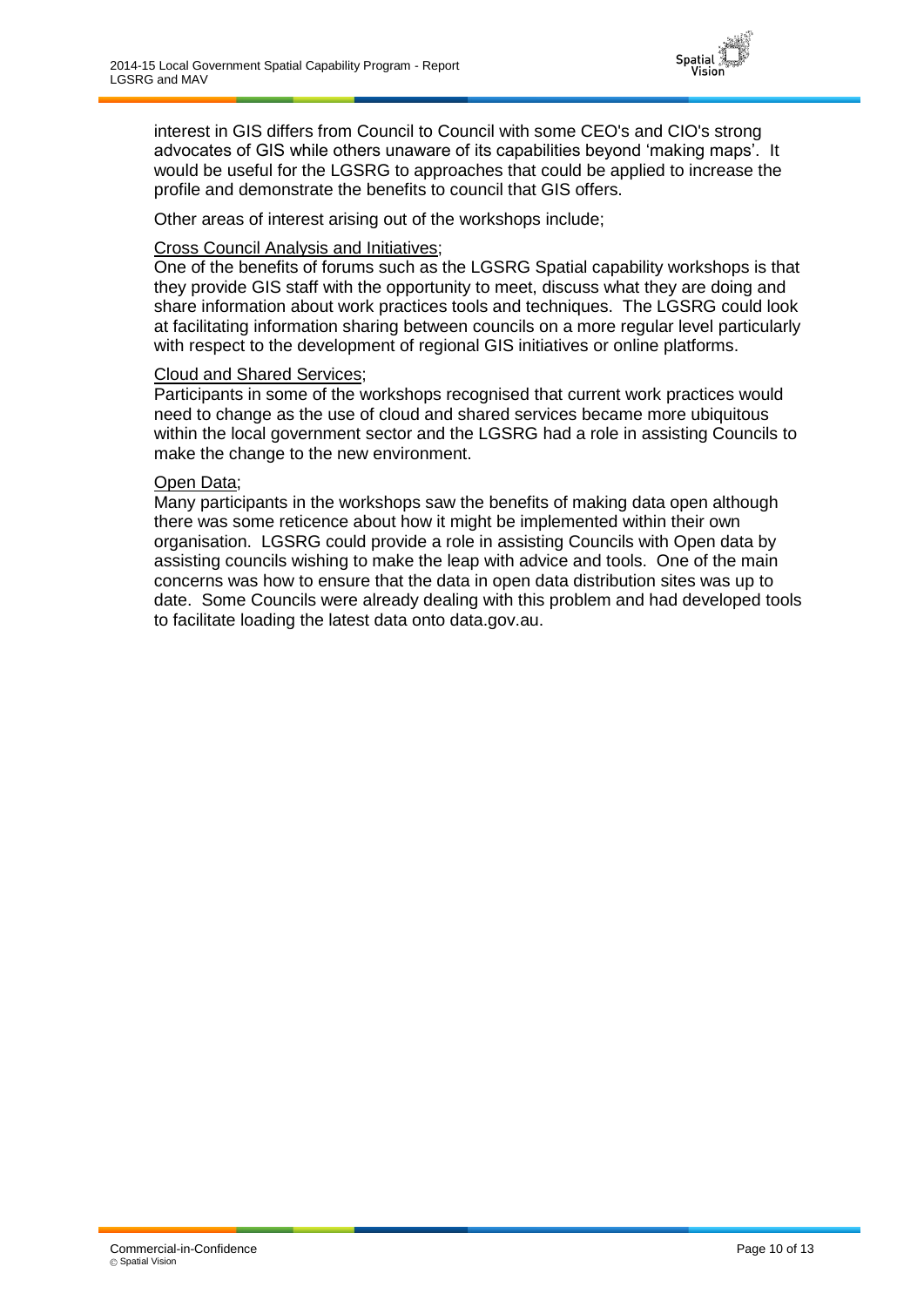

### <span id="page-10-0"></span>**5. Recommendations**

On reflection on the workshops, the following recommendations are offered:

#### Business Case for Cloud Services:

LGSRG remain involved in the MAV Technology collaborative cloud initiative. However the LGSRG should push MAV Technology to more clearly articulate and communicate the potential benefits of moving to cloud-based solutions. It is anticipated that the current pilot project will identify some of these benefits. Assuming a successful outcome, LGSRG could work with MAV Technology to assist Councils in preparing business cases for the adoption of shared services and advice on shifting to shared cloud services if an LGA choose to go down this path.

#### Open Data:

The LGSRG adopt a strong role in advocating the benefits of open data and encouraging Victorian local government to make data freely available. This support would include the documentation of procedures on how and where to publish the data.

One of the constraints for many Councils wishing to pursue an open data policy is the difficulty of reformatting existing datasets and the effort required to ensure that the most up-to-date Council data is made available through the Open data distribution sites. Advocates of local government open data have resolved many of these problems by developing tools to facilitate these processes. LGSRG can assist in making these tools available to others wishing to open their data.

#### Collaborative Spatial Platform:

Establish a Shared Spatial Platform that councils support through the contribution of common datasets that are deemed open. The platform would serve as a demonstration of Cloud computing and open data.

Councils in a region or across the state would be encouraged to contribute a core set of spatial data with a common set of attributes. The platform could be aimed at providing:

- 1. Public *my council* style web services
- 2. Location for consultants and contractors to self-serve access to spatial data from one or many councils.

The public website would enable a customer to find services relevant to their current location or entered address. The services would include bin night, nearest childcare centre etc. The platform would also utilise Vicmap data.

The underlying data would be available download under creative commons licensing.

#### Continued Advocacy of GIS to Executive:

Seek an opportunity via the MAV to present to CEO's and CIO's on the significance of spatial information to Councils and their relative scores from the GPF.

#### Good Practice Framework:

LGSRG continue to refine the GPF and potentially extend it to include an additional theme for 2015. The proposed theme is Citizen self-service through websites and apps eg. Snap-send-solve.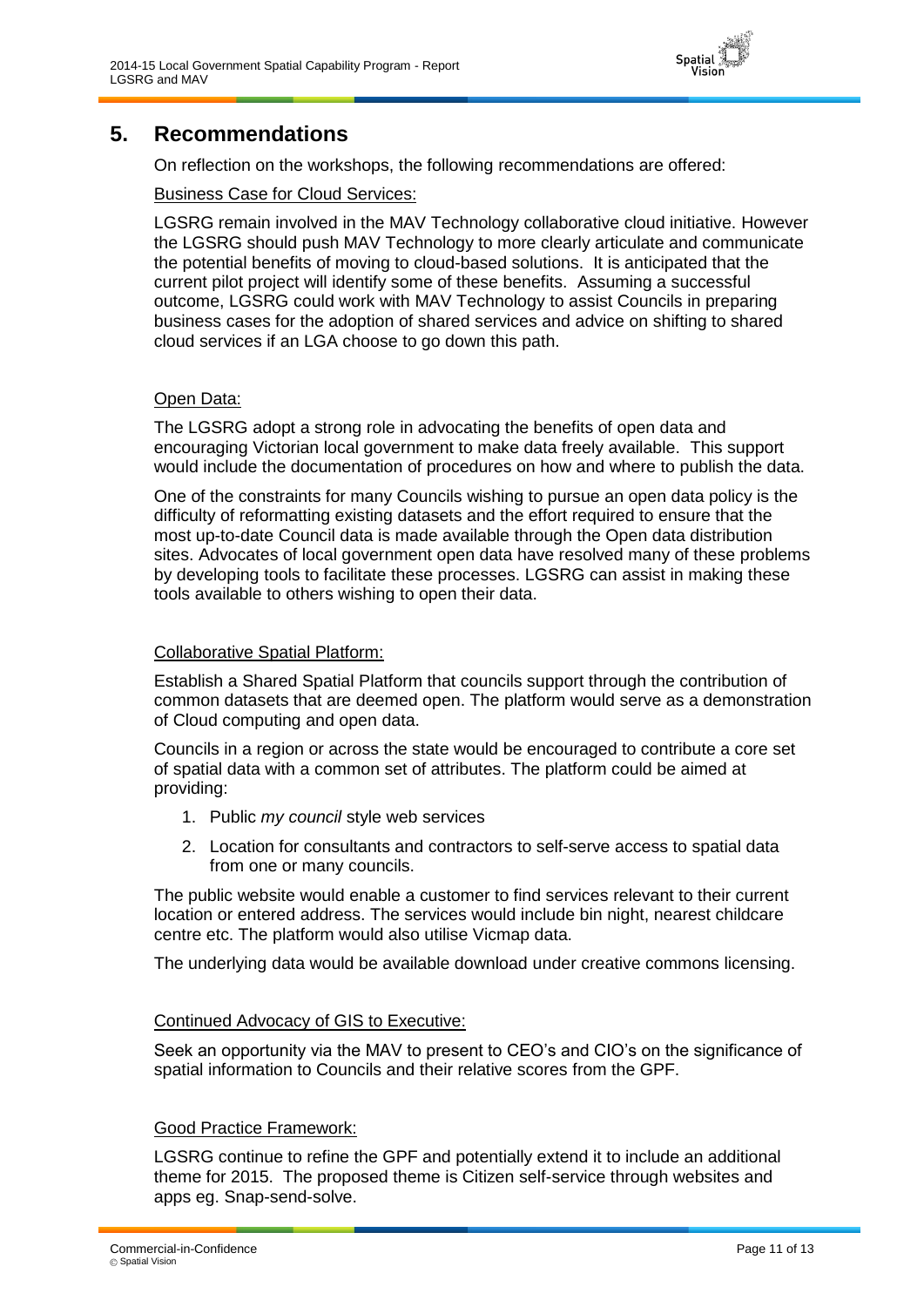

## <span id="page-11-0"></span>**Appendix A: Workshop participants**

Workshop 1 – Box Hill

| Introductions - Nunawading |                                      | <b>Spatial</b><br>Visior |
|----------------------------|--------------------------------------|--------------------------|
| Participant                | Role                                 | <b>Organisation</b>      |
| <b>Robert Ellis</b>        | <b>GIS Administrator</b>             | Glen Eira                |
| <b>Greg Dunmill</b>        | GIS Co-ordinator                     | Moreland                 |
| <b>Andrew Rutherford</b>   | <b>GIS Officer</b>                   | Maroondah                |
| <b>Jeanette Paoletti</b>   | <b>GIS Coordinator</b>               | Whitehorse               |
| <b>Gregory Day</b>         | <b>TBD</b>                           | Whitehorse               |
| Lacey Andrew               | <b>GIS Administrator</b>             | <b>Yarra Ranges</b>      |
| Milind Joshi               | G.L.S. Coordinator                   | Dandenong                |
| Aloysius Thoonen           | <b>GIS Officer</b>                   | Dandenong                |
| Paul Lennox                | <b>GIS Coordinator</b>               | <b>Bass Coast</b>        |
| Nigel Wells                | <b>GIS Coordinator</b>               | Port Phillip             |
| Claudia Michienzi          | App Support Team Leader              | Port Phillip             |
| Anne Qiu                   | Senior GIS Administrator             | Monash                   |
| <b>Steve Bennett</b>       | Open Knowledge Ambass.               |                          |
| Lisa Bennito               | <b>Executive Officer</b>             | <b>MAV Technology</b>    |
| Peter Debicki              | Senior Business Relationship Advisor | <b>DFIWP</b>             |
| Jeremy Alcorn              | Senior Consultant                    | <b>Spatial Vision</b>    |
| <b>Graeme Martin</b>       | <b>Senior Consultant</b>             | <b>Spatial Vision</b>    |

Assessment: (1 low to 5 high): 4,4,4,4,4,3,4,4,4,5

#### Workshop 2 – MAV offices Melbourne CBD

| <b>Ben Crockett</b>     | GIS and Asset System Administrator   | Darebin      |
|-------------------------|--------------------------------------|--------------|
| Kim Quach               | Team Leader - GIS                    | Whittlesea   |
| <b>Stuart McDougall</b> | <b>GIS Support</b>                   | Maribyrnong  |
| Will McIntosh           | <b>GIS Coordinator</b>               | Geelong      |
| David Rowe              | TBD                                  | Geelong      |
| <b>Jesse Cardey</b>     | TBD                                  | Geelong      |
| Peta Moores             | TBD                                  | Geelong      |
| Jason Davey             | GIS/GPS/3D Coordinator               | Manningham   |
| John Cole               | <b>GIS Coordinator</b>               | Yarra City   |
| John Skerman            | <b>GIS Applications Coordinator</b>  | Casey        |
| Vaibhav Gupta           | TBD                                  | Casey        |
| David Lee               | Corporate Applications Officer - GIS | Nillumbik    |
| <b>Chrissie Hind</b>    | <b>Senior GIS Analyst</b>            | Bayside      |
| Tony Ljaskevic          | <b>Information Services Manager</b>  | Bayside      |
| <b>Steve Bennett</b>    | Open Knowledge Ambass.               | N/A          |
| Peter Debicki           | Senior Business Relationship Adviser | <b>DELWP</b> |